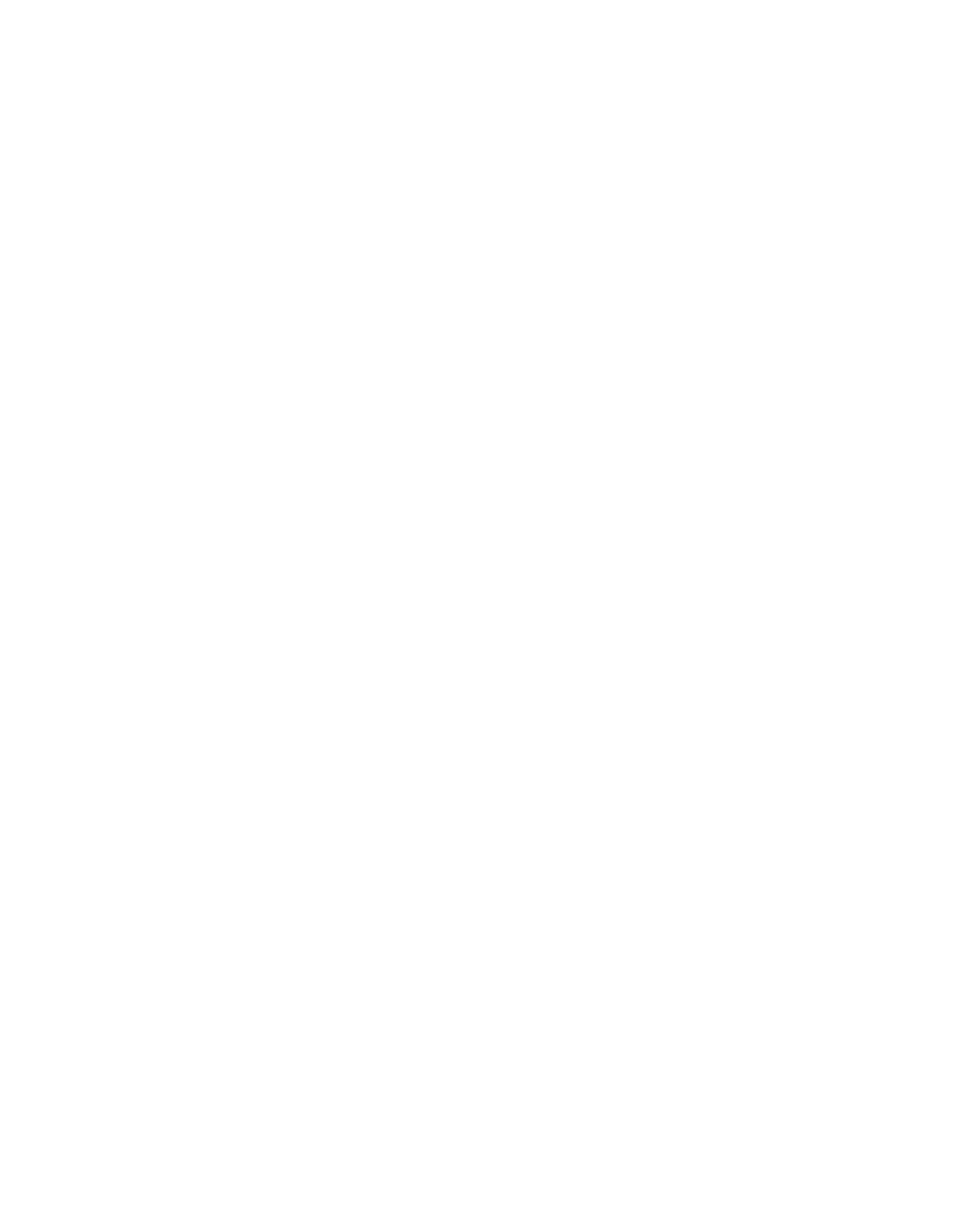#### **HILL, Justice.**

[¶1] In of June 2005, Appellant, Russell James Martin ("Martin"), was found guilty of attempted second-degree murder in violation of Wyo. Stat. Ann. §§ 6-2-[1](#page-2-0)04<sup>1</sup> and 6-1- $301<sup>2</sup>$  $301<sup>2</sup>$  $301<sup>2</sup>$  (LexisNexis 2005). On appeal, Martin contends that the district court erred in admitting hearsay testimony relating to previous uncharged misconduct and in providing an improper limiting instruction on the suitable use of this evidence. Martin also claims that the district court erred in allowing a mental health expert to invade the province of the jury and testify that the statements Martin voiced shortly after the charged crime established that he intended to kill his wife. We affirm.

#### **ISSUES**

[¶2] Martin presents these issues for our review:

- I. Whether the district court erred by allowing hearsay accounts of uncharged misconduct evidence, when the victim was available and testified at trial. Were both the form of the evidence and the uses to which the court told the jury the evidence could be put improper.
- II. Whether the district court erred in allowing a mental health expert to invade the province of the jury and exceed her expertise by letting her testify to her

### <span id="page-2-1"></span>2 **§ 6-1-301. Attempt; renunciation of criminal intention.**

(a) A person is guilty of an attempt to commit a crime if:

(i) With the intent to commit the crime, he does any act which is a substantial step towards commission of the crime. A "substantial step" is conduct which is strongly corroborative of the firmness of the person's intention to complete the commission of the crime; or

(ii) He intentionally engages in conduct which would constitute the crime had the attendant circumstances been as the person believes them to be.

(b) A person is not liable under this section if, under circumstances manifesting a voluntary and complete renunciation of his criminal intention, he avoided the commission of the crime attempted by abandoning his criminal effort. Within the meaning of this subsection, renunciation of criminal purpose is not voluntary if it is motivated, in whole or in part, by circumstances, not present or apparent at the inception of the person's course of conduct, which increase the probability of detection or apprehension or which make more difficult the accomplishment of the criminal intention. Renunciation is not complete if it is motivated by a decision to postpone the criminal conduct until a more advantageous time or to transfer the criminal effort to another but similar objective or victim.

<span id="page-2-0"></span><sup>1</sup> **§ 6-2-104. Murder in the second degree; penalty.** 

Whoever purposely and maliciously, but without premeditation, kills any human being is guilty of murder in the second degree, and shall be imprisoned in the penitentiary for any term not less than twenty (20) years, or during life.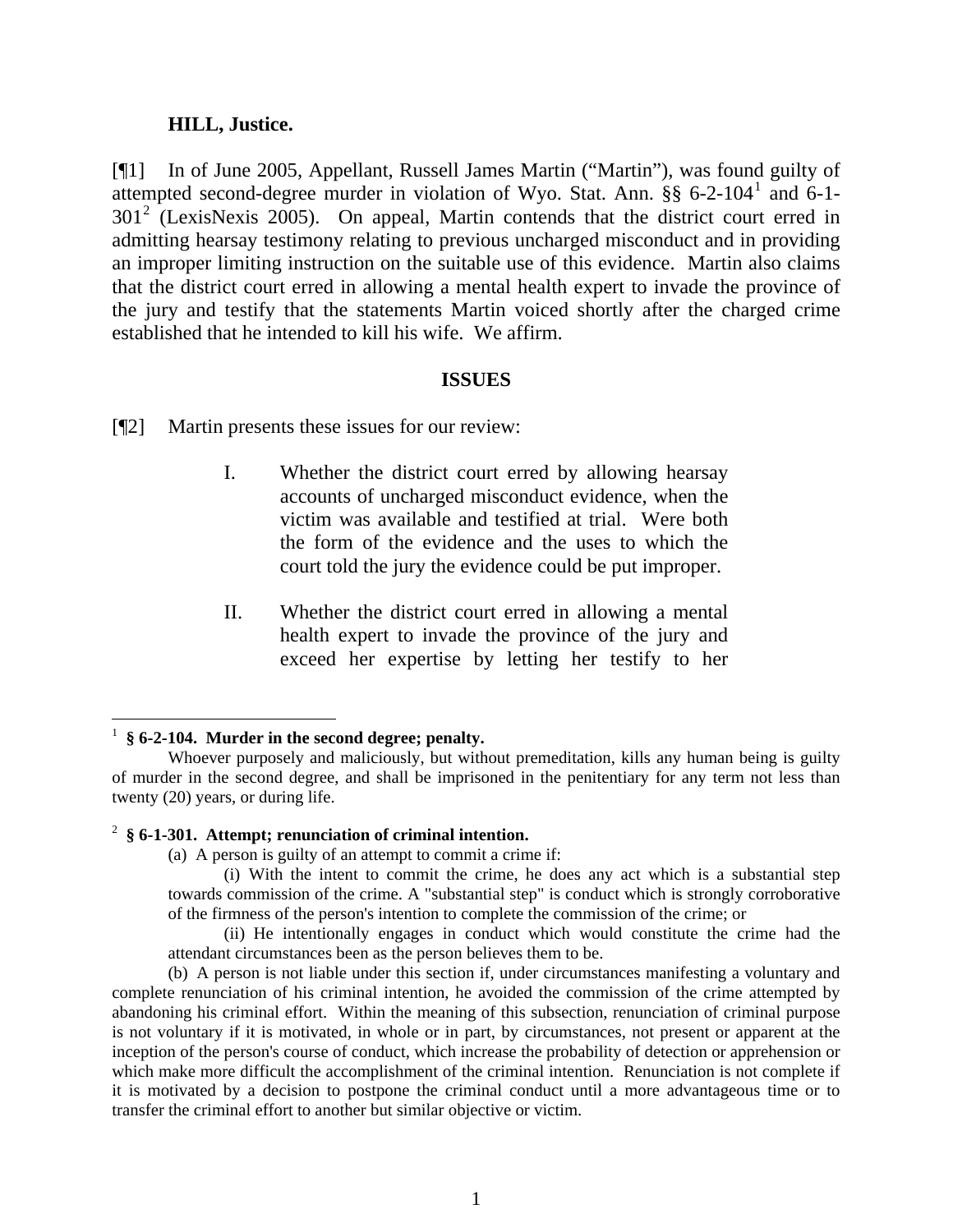semantic interpretation that Martin's statements showed he intended to kill his wife.

## **FACTS AND PROCEEDINGS**

[¶3] On the morning of August 22, 2004, Martin was having an unpleasant conversation with his wife, Marla Martin ("Mrs. Martin"). During this discussion, Martin accused Mrs. Martin of, *inter alia*, being a "pathetic mother." Later that morning, as Mrs. Martin stood in the kitchen preparing her young daughter's breakfast, Martin picked up a hammer, approached Mrs. Martin from behind, and struck her multiple times on her head.

[¶4] When Martin witnessed Mrs. Martin collapse to the floor, he believed that he had killed her. Martin then went upstairs to his mother's apartment, where he told his mother that he thought he had killed his wife, and called 911. Martin also told the 911 dispatcher that he thought he had killed Mrs. Martin. While he was still on the cellular telephone with the 911 dispatcher, Martin went back to his apartment where he found that his wife was still alive. The dispatcher instructed Martin to wait outside of the apartment for the EMTs to arrive and Martin complied.

[¶5] Shortly thereafter, emergency medical care arrived at the Martin residence and Mrs. Martin was taken to the Campbell County Memorial Hospital. There, physicians determined that Mrs. Martin had suffered a severe bilateral skull fracture and required immediate neurosurgery.

[¶6] While Mrs. Martin was undergoing medical treatment, law enforcement collected physical evidence from the crime scene and interviewed Martin. During Martin's crime scene interview, which was recorded on audiotape, he stated that he had been awake since the previous night, as he had ingested a small amount of methamphetamine and was hearing voices. Martin also informed law enforcement that these voices did not instruct him to harm Mrs. Martin, instead, Martin claimed that he had "just lost it."

[¶7] The State of Wyoming charged Martin with attempted second-degree murder, a felony in violation of §§ 6-2-104 and 6-1-301. Subsequent to the filing of the Information, the circuit court suspended the proceedings against Martin so that the Wyoming State Hospital's Criminal Justice Service could evaluate him for competency. Dr. Cathy Buckwell, a forensic psychologist for the Hospital, evaluated Martin and determined that he was fit to proceed to trial.

[¶8] After the case had been bound over to district court, the State filed its Notice of Intent to Introduce W.R.E. 404(b) evidence of uncharged misconduct, in the form of prior incidents of domestic violence. Defense counsel objected to the introduction of this evidence. Following a 404(b) hearing, the district court concluded that the uncharged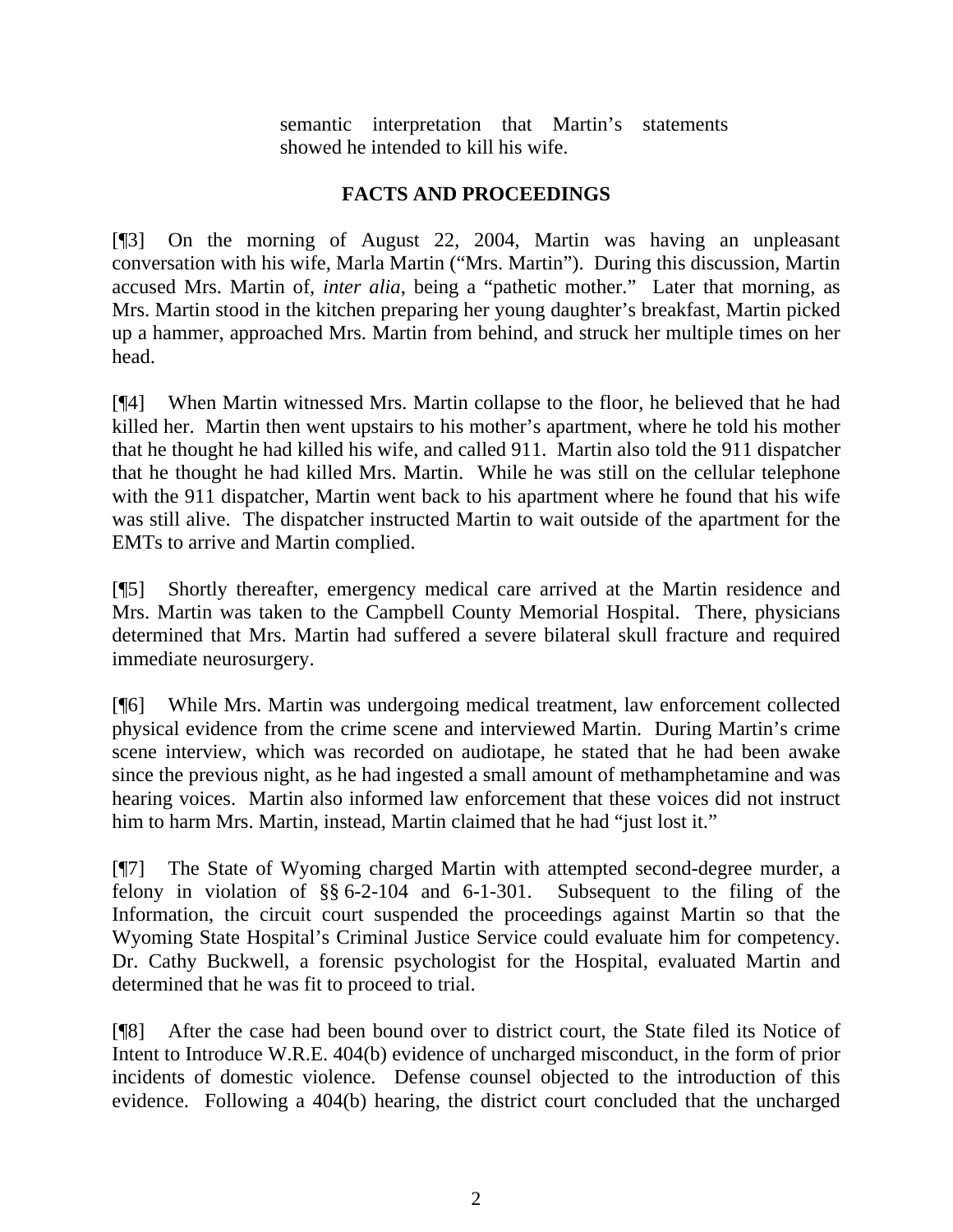misconduct evidence was admissible for the purpose of showing "intent, motive, or absence of mistake or accident."

[¶9] The jury trial commenced on June 27, 2005. As part of its case, the State called Mrs. Martin, who testified to multiple incidents of prior domestic abuse by Martin. Particularly, Mrs. Martin testified that Martin had threatened to kill her "a couple times." Mrs. Martin also stated that over the length of their marriage, Martin had pushed her down, hit her, and punched her in the back. Mrs. Martin further testified that approximately one year after their wedding, Martin had gotten on top of her and choked her.

[¶10] On cross-examination, defense counsel attempted to prove that the choking incident was not as serious or brutal as Mrs. Martin had portrayed it. For example, defense counsel questioned Mrs. Martin as to why Martin had not killed her, given his larger size and greater strength. In response, Mrs. Martin stated that she was uncertain whether Martin had let her go or whether she had escaped.

[¶11] The State then sought to supplement Mrs. Martin's testimony with the W.R.E. 404(b) domestic violence evidence through the testimony of Officers Hloucal and West. Prior to the officers' testimony, the district court gave a limiting instruction and informed the jury that any uncharged acts of domestic violence could only be considered for a limited purpose. Defense counsel did not object to this instruction or propose any alterations.

[¶12] Officer Hloucal stated that in July of 1998, he had been called to the Martin residence due to a "family violence incident." When Officer Hloucal began to recount what Mrs. Martin had told him at the scene, defense counsel objected as to hearsay. The State argued that the testimony was admissible as Mrs. Martin's prior consistent statement, and the district court concurred. Therefore, Officer Hloucal went on to testify that Mrs. Martin had told him that she had been choked and hit in the face by Martin.

[¶13] Officer West then testified to a 2004 domestic violence episode that had also occurred at the Martin residence. West testified that during her conversations with the Martins, she observed physical injuries to Mrs. Martin's left arm. When the State questioned Officer West about what Mrs. Martin had told her during their conversation, defense counsel again objected as to hearsay. The prosecution responded that he wanted to use the testimony to "establish the time frame in which [Martin's threats to kill Mrs. Martin] occurred and the specific nature of the statement." The district court again overruled the objection and the testimony was admitted. Officer West then testified that Martin "had threatened to slit her throat."

[¶14] When the defense presented its case, Martin did not deny that he had struck his wife with the hammer. Martin also admitted to previous incidents of domestic violence,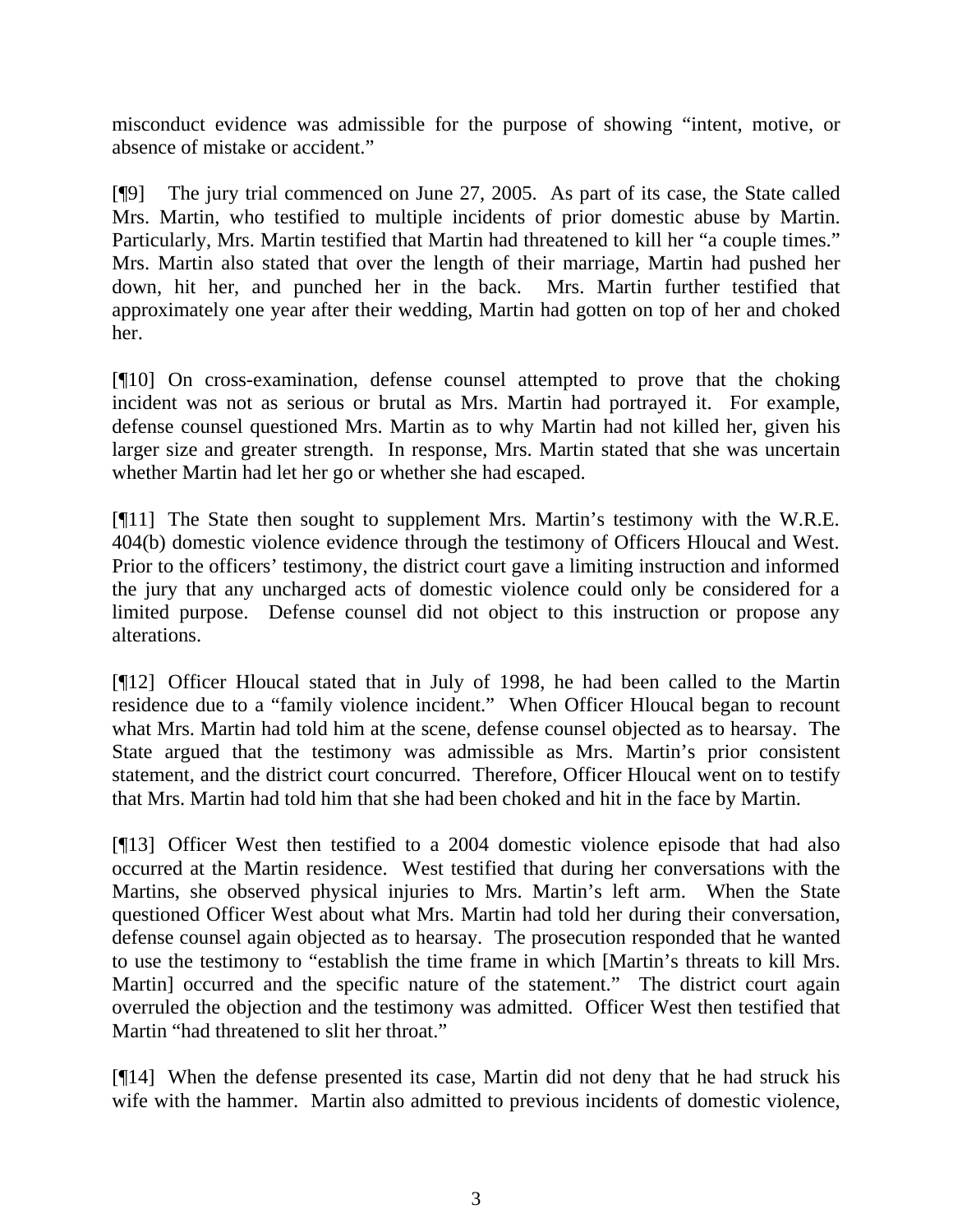but stated that he loved her and never wanted to kill her. Instead, Martin's defense was premised upon two theories: (1) At the time of the incident, he was suffering from a mental disease or defect that made him unable to appreciate what he was doing; and (2) based upon his methamphetamine-induced psychosis, he had not acted with the specific intent to kill his wife.

[¶15] Martin's defense also consisted of the testimony of Dr. Berton Toews and Dr. Robert J. Innes. These doctors both opined that because of Martin's "methamphetamine psychosis," it was likely that Martin had acted impulsively on the morning that he took up the hammer.

[¶16] Mrs. Martin was also called to testify for the defense in relation to Martin's attitude and general disposition over the months preceding the incident. During this direct examination, Mrs. Martin was also asked questions regarding whether she had started any fights with Martin, whether he had threatened to kill her "when he got mad a lot of times," and whether he had ever really tried to kill her.

[¶17] The State then called Dr. Cathy Buckwell as a rebuttal witness. She was a forensic psychologist who had previously evaluated Martin's competency to stand trial. Dr. Buckwell testified that Martin did not satisfy the requirements for the defense of not guilty by reason of mental disease or deficiency. Dr. Buckwell also stated, over defense counsel's objection, that based upon her interpretation of the audio taped statements Martin had made after the incident, he had acted with the specific intent to kill Mrs. Martin. The district court later instructed the jury that it could consider expert testimony and the reasons offered therefor, but was not "bound to accept the expert's opinion as conclusive."

[¶18] At the conclusion of the trial, Martin was convicted of attempted second-degree murder. In September of 2005, the district court sentenced Martin to a term of imprisonment of 50 years to life.

[¶19] These facts will be supplemented when necessary.

# **STANDARD OF REVIEW**

[¶20] Martin claims that the district court erred in allowing hearsay accounts of uncharged misconduct and that Dr. Buckwell's testimony invaded the province of the jury. Decisions regarding the introduction of evidence are entrusted to the sound discretion of the district court. *See Law v. State*, 2004 WY 111, ¶ 14, 98 P.3d 181, 187 (Wyo. 2004*)*; *Betzle v. State*, 847 P.2d 1010, 1022 (Wyo. 1993) (discussing the admission of expert testimony). The district court's ruling regarding the admission of evidence will not be disturbed absent a finding of a clear abuse of discretion. *Id.* As this Court has previously held, a decision of the district court is entitled to considerable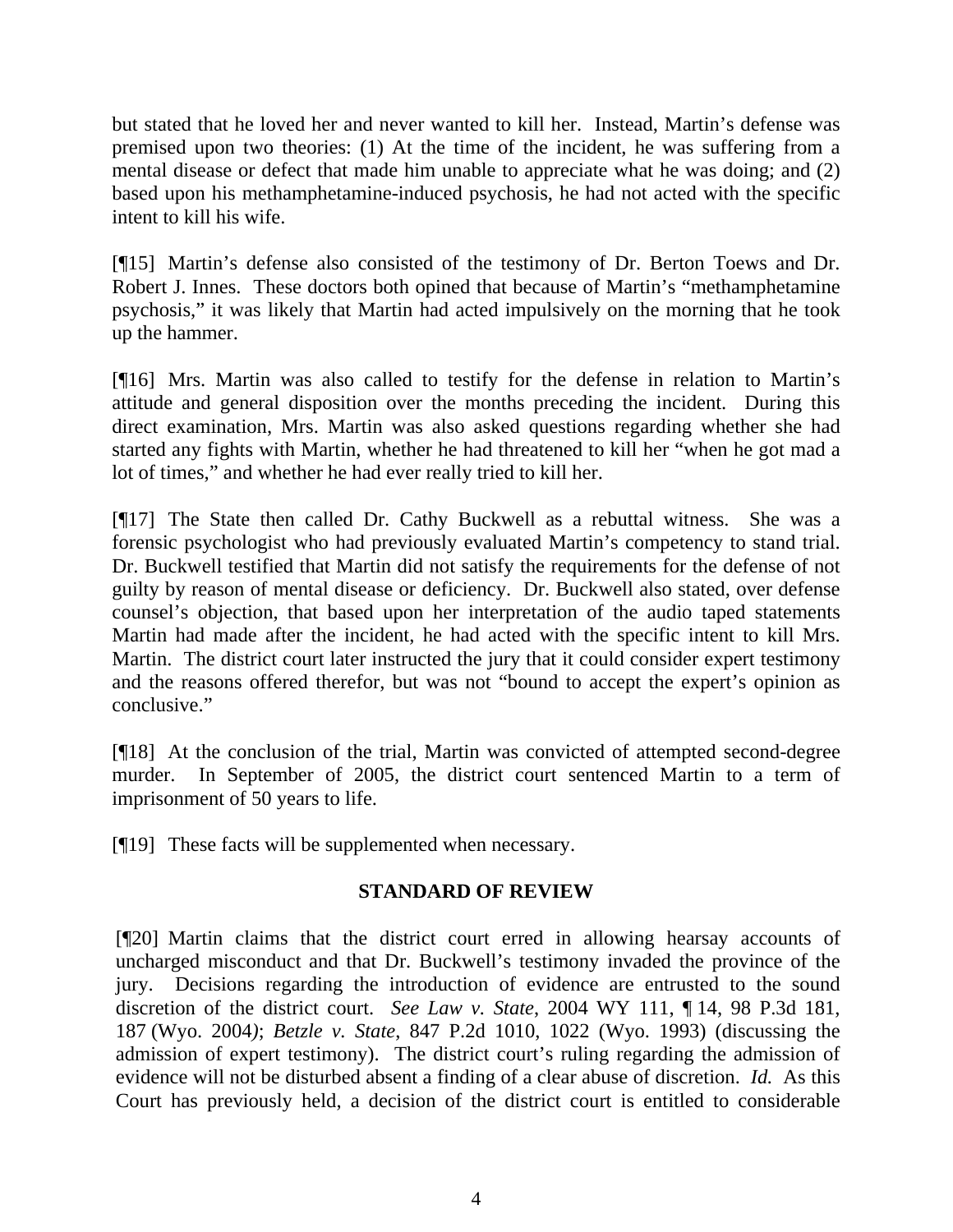deference and, as long as there exists a legitimate basis for the district court's ruling, it will not be reversed on appeal. *See Williams v. State*, 2002 WY 184, ¶ 5, 60 P.3d 151, 154 (Wyo. 2002). The burden is on the appellant to establish that the district court abused its discretion. *See Trujillo v. State*, 2 P.3d 567, 571 (Wyo. 2000). The abuse-ofdiscretion standard reviews the reasonableness of the district court's holding. *See Kenyon v. State,* 2004 WY 100, ¶ 19, 96 P.3d 1016, 1024 (Wyo. 2004).

[¶21] However, if we hold that the district court erred in admitting this evidence, we must then determine whether or not the error affected any of Martin's substantial rights, providing grounds for reversal, or whether the error was harmless. *See Skinner v. State*, 2001 WY 102, ¶ 25, 33 P.3d 758, 766-67 (Wyo. 2001); W.R.A.P. 9.04; W.R.Cr.P. 52. The error is harmful if there is a reasonable possibility that the verdict might have been more favorable to the defendant if the error had never occurred. *Skinner*, ¶ 25, 33 P.3d at 767. To demonstrate harmful error, Martin must prove prejudice under "circumstances which manifest inherent unfairness and injustice, or conduct which offends the public sense of fair play." *Id.* (quoting *Johnson v. State,* 790 P.2d 231, 232 (Wyo. 1990)).

[¶22] When reviewing questions involving the impropriety of jury instructions, we afford the district court significant deference. *See Bromley v. State*, 2007 WY 20, ¶ 31, 150 P.3d 1202, 1212 (Wyo. 2007). The district court is given wide latitude in instructing the jury and, as long as the instructions correctly state the law and the entire charge covers the relevant issue, reversible error will not be found. Prejudice will be determined to exist only where an appellant demonstrates that the instruction given confused or misled the jury with respect to the proper principles of law. *Id.* Failure to object to an instruction at trial forecloses appellate review of that instruction absent plain error. *See Butcher v. State*, 2005 WY 146, ¶ 29, 123 P.3d 543, 552 (Wyo. 2005). Plain error exists only when: (1) The record is clear concerning the alleged error; (2) a clear and unequivocal rule of law was violated; and (3) the appellant was materially prejudiced by denial of a substantial right. *Id.*

### **DISCUSSION**

## *W.R.E. 801(d)(1)(B)*

[¶23] Martin maintains that his conviction must be reversed due to the significant amount of hearsay testimony given by Officers Hloucal and West. Specifically, Martin claims that Officers Hloucal and West were improperly permitted to recount Mrs. Martin's statements of domestic violence, even though the requirements of W.R.E.  $801(d)(1)(B)$  were not met and the State did not claim that any hearsay exception applied.

[¶24] Pursuant to Rule 802 of the Wyoming Rules of Evidence, hearsay is inadmissible "except as provided by these rules or by other rules adopted by the Supreme Court of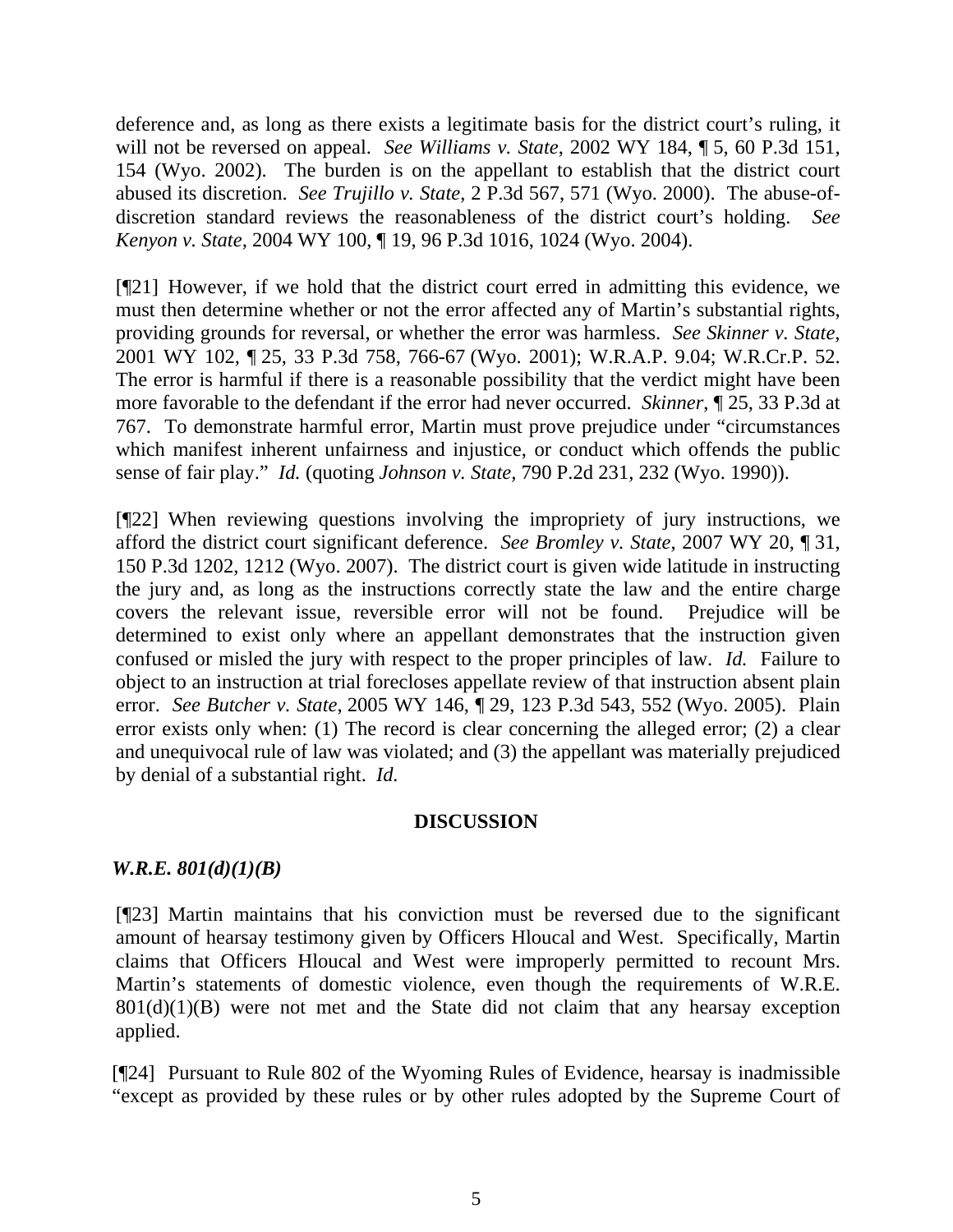Wyoming or by statute." *Wilde v. State*, 2003 WY 93, ¶ 11, 74 P.3d 699, 706 (Wyo. 2003); *O'Brien v. State*, 2002 WY 63, ¶ 28, 45 P.3d 225, 234 (Wyo. 2002); W.R.E. 802. Hearsay, as defined by W.R.E. 801(c): "is a statement, other than one made by the declarant while testifying at the trial or hearing, offered in evidence to prove the truth of the matter asserted." *O'Brien,* ¶ 28, 45 P.3d at 234. Although our evidentiary rules provide for twenty three specific exceptions to the hearsay exclusionary rule, the one exception that we are to be concerned with here is set forth in W.R.E.  $801(d)(1)(B)$ : prior consistent statements.<sup>[3](#page-7-0)</sup> W.R.E. 803, 804.

[¶25] Although prior consistent statements are inadmissible where the person providing those statements has testified in open court and has been available for cross-examination, W.R.E. 801(d)(1)(B) allows for the use of a prior consistent statement when required for the rehabilitation of a witness whose credibility has been impeached. *See Lancaster v. State*, 2002 WY 45, ¶ 15, 43 P.3d 80, 87 (Wyo. 2002); *Dike v. State*, 990 P.2d 1012, 1028 (Wyo. 1999).

[¶26] Four requirements must be satisfied before a prior consistent statement will be properly admissible: (1) The declarant testifies at trial; (2) the declarant is subject to cross-examination concerning the prior statement; (3) the prior statement is consistent with the declarant's trial testimony; and (4) the prior statement is offered to rebut an express or implied charge against the declarant of recent fabrication or improper influence or motive. *Lancaster*, ¶ 17, 43 P.3d at 88. We have held that the fourth requirement does not mandate a specific allegation during cross-examination; rather, it may be made by implication or innuendo, and it may be found in the "thrust" of the defenses and testimony presented. *Lancaster*, ¶ 18, 43 P.3d at 89 (citing *Alicea v. State,* 13 P.3d 693, 698-99 (Wyo. 2000)).

## *a. Officer Hloucal*

[¶27] Upon review of Officer Hloucal's testimony, we find that it was properly admitted pursuant to W.R.E.  $801(d)(1)(B)$ . Mrs. Martin testified that at one point during her marriage to Martin, he had choked her. Mrs. Martin was then subjected to crossexamination regarding this incident. During this cross-examination, defense counsel clearly attempted to impeach or discredit Mrs. Martin's allegations. Officer Hloucal then

<span id="page-7-0"></span><sup>3</sup> (d) *Statements which are not hearsay.* - A statement is not hearsay if:

<sup>(1)</sup> Prior Statement by Witness.-The declarant testifies at the trial or hearing and is subject to cross-examination concerning the statement, and the statement is ... (B) consistent with his testimony and is offered to rebut an express or implied charge against him of recent fabrication or improper influence or motive[.]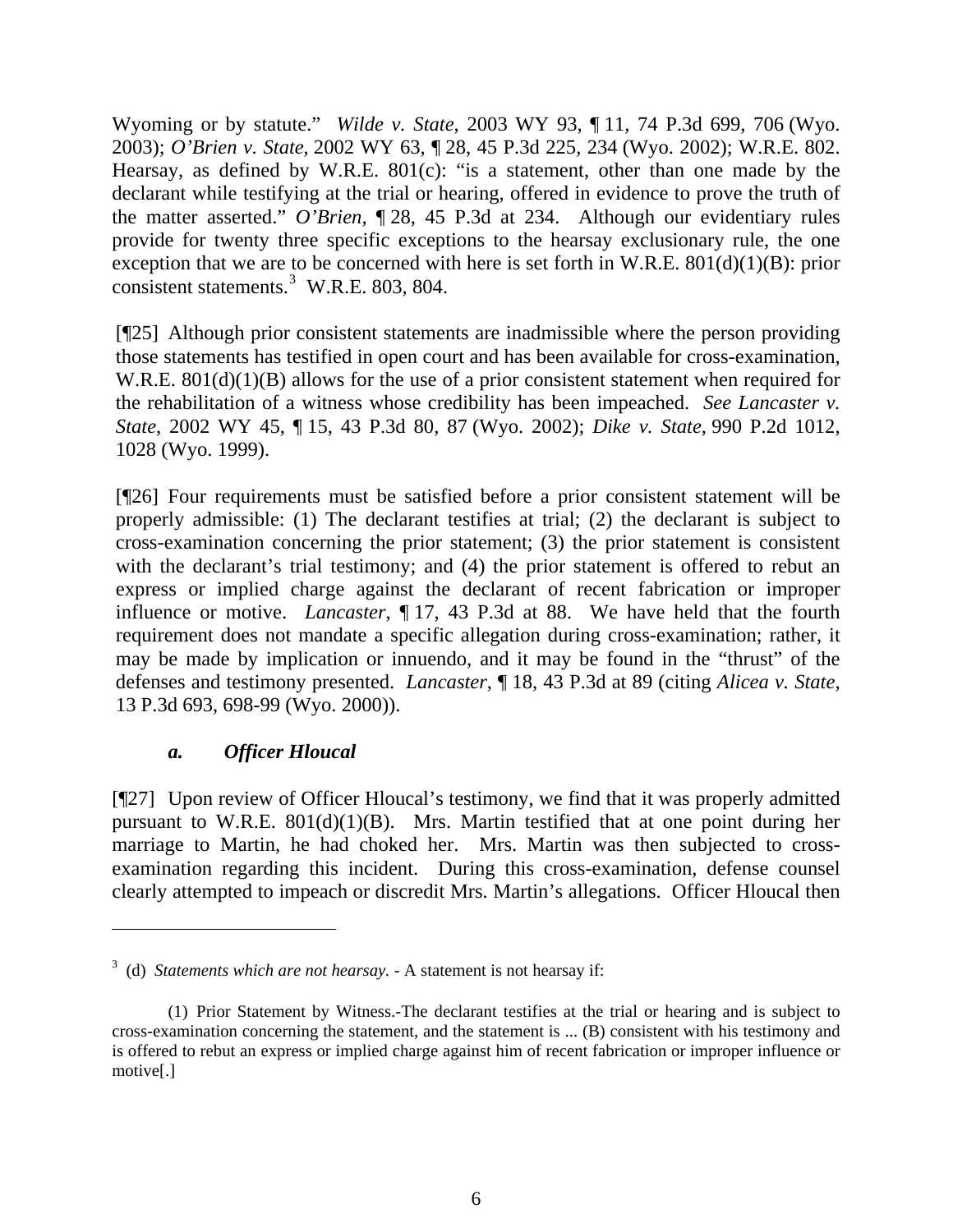testified that when he was called to the Martin residence, Mrs. Martin stated that she had been choked and hit in the face by Martin, which was consistent with her prior testimony. Although this testimony does not represent the ideal application of W.R.E. 801(d)(1)(B), it will suffice. Accordingly, we hold that the district court did not abuse its discretion in admitting Officer Hloucal's testimony.

# *b. Officer West*

[¶28] In regard to Officer West's testimony, we find that her statements were far more grievous. During Mrs. Martin's testimony, she only testified to the choking incident and mentioned that, in general, there had been other death threats and domestic violence incidents in the past. Mrs. Martin never testified to an incident wherein Martin had threatened to slit her throat. Additionally, in responding to defense counsel's specific objections to West's testimony, the State did not indicate that it was seeking to use the testimony as a "prior consistent statement." Instead, the State provided that West's testimony would be useful "to establish the time frame in which [Martin's threats to kill Mrs. Martin] occurred and the specific nature of the statement."

[¶29] Although we find that the prior statements need not be identical word-for-word, W.R.E. 801(d)(1)(B) was not intended to allow testimony to move from the vague to the specific. The Rule does not allow for the use of hearsay evidence to fill in the gaps in the testimony elicited from the initial declarant. Here, Mrs. Martin's testimony that Martin had threatened to kill her was only vaguely consistent with Officer West's testimony that Martin had threatened to slit Mrs. Martin's throat. Accordingly, we find that the district court abused its discretion when it admitted Officer West's testimony.

[¶30] While we are gravely concerned with the district court's admission of this hearsay testimony, we find that the error was harmless. *See Kerns v. State,* 920 P.2d 632, 641 (Wyo. 1996). Mrs. Martin was called by both parties and subject to extensive cross and direct examination. During Mrs. Martin's testimony, she recounted prior incidents of domestic abuse, threats to her life, and portions of the charged crime itself. This testimony was supplemented by the admissible testimony of Officer Hloucal. Therefore, we find that there is no reasonable probability that the exclusion of Officer West's testimony would have led to Martin's acquittal.

# *Limiting Instruction*

[¶31] Martin's second claim of error concerns the district court's limiting instruction given to the jury prior to Officer Hloucal's and Officer West's testimony. While Martin agrees that a limiting instruction was necessary under the circumstances, he argues that the uncharged domestic violence evidence was admitted for eight purposes, even though the district court had never found the evidence admissible for each of these purposes.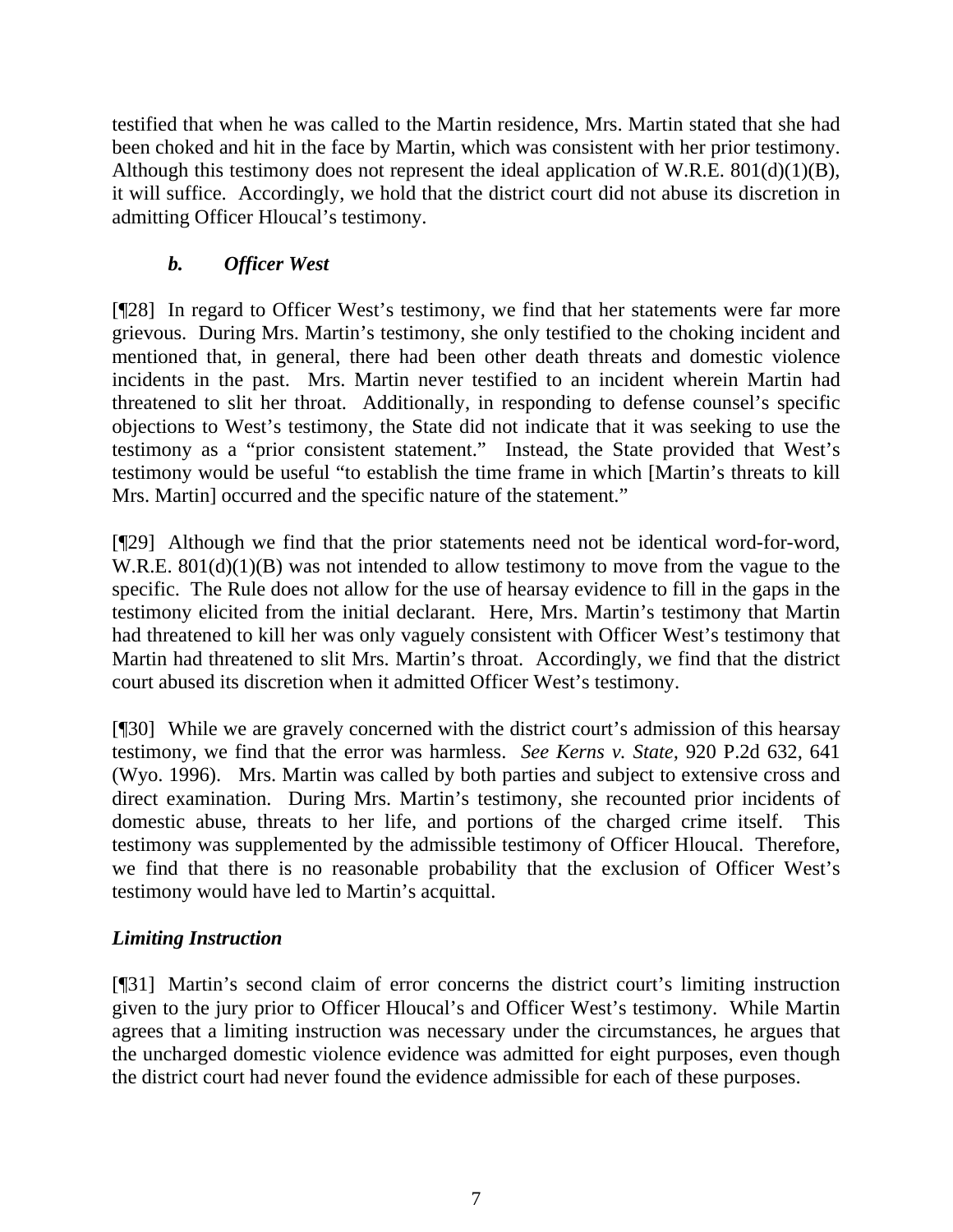### [¶32] The challenged Instruction provided:

Evidence of other crimes, wrongs or acts is not admissible to prove the character of a person in order to show he acted in conformity therewith. Such evidence, however, will be admitted and may be heard by you for the following purposes: To show that the defendant acted with intent, to show lack of mistake, to show a course of conduct, a common scheme and a continuing criminal design, to show motive, to place the offenses in their proper setting, to understand the nature of the offenses, and to support the credibility of the victim.

W.R.E. 404(b) provides:

Evidence of other crimes, wrongs, or acts is not admissible to prove the character of a person in order to show that he acted in conformity therewith. It may, however, be admissible for other purposes, such as proof of motive, opportunity, intent, preparation, plan, knowledge, identity, or absence of mistake or accident.

*And see Dettloff v. State*, 2007 WY 29, ¶ 39, 152 P.3d 376, 386-87 (Wyo. 2007). As uncharged misconduct carries an inherent danger for prejudice, the district court must instruct the jury, upon counsel's request, that the evidence is to be considered only for the proper purpose for which it was admitted. *See Williams,* ¶ 13, 99 P.3d at 440; *Gleason v. State*, 2002 WY 161, ¶ 18, 57 P.3d 332, 340 (Wyo. 2002).

[¶33] In this case, when the district court ruled that some evidence of uncharged domestic violence would be admissible, the district court determined that a limiting instruction was appropriate. The record also provides that defense counsel failed to object to the instruction that now forms the basis for Martin's claim of error on appeal. Due to the district court's wide latitude in instructing the jury and the fact that the instruction correctly stated the law, we cannot find reversible error.

[¶34] Furthermore, the doctrine of invited error prohibits a party from raising error on appeal that was induced by the party's own actions. *See Bromley*, ¶ 35, 150 P.3d at 1213 (citing *Butcher v. State,* 2005 WY 146, ¶ 29, 123 P.3d 543, 552 (Wyo. 2005)). Martin's defense counsel stated that, after his review of the instruction, he did not have any proposed changes or corrections. Under these circumstances, there will be no grounds for reversal unless the instruction was prejudicial. Martin maintains that he was prejudiced by this instruction because it may have discouraged a "careful analysis by the jury." Although somewhat persuasive, this argument provides only speculation as to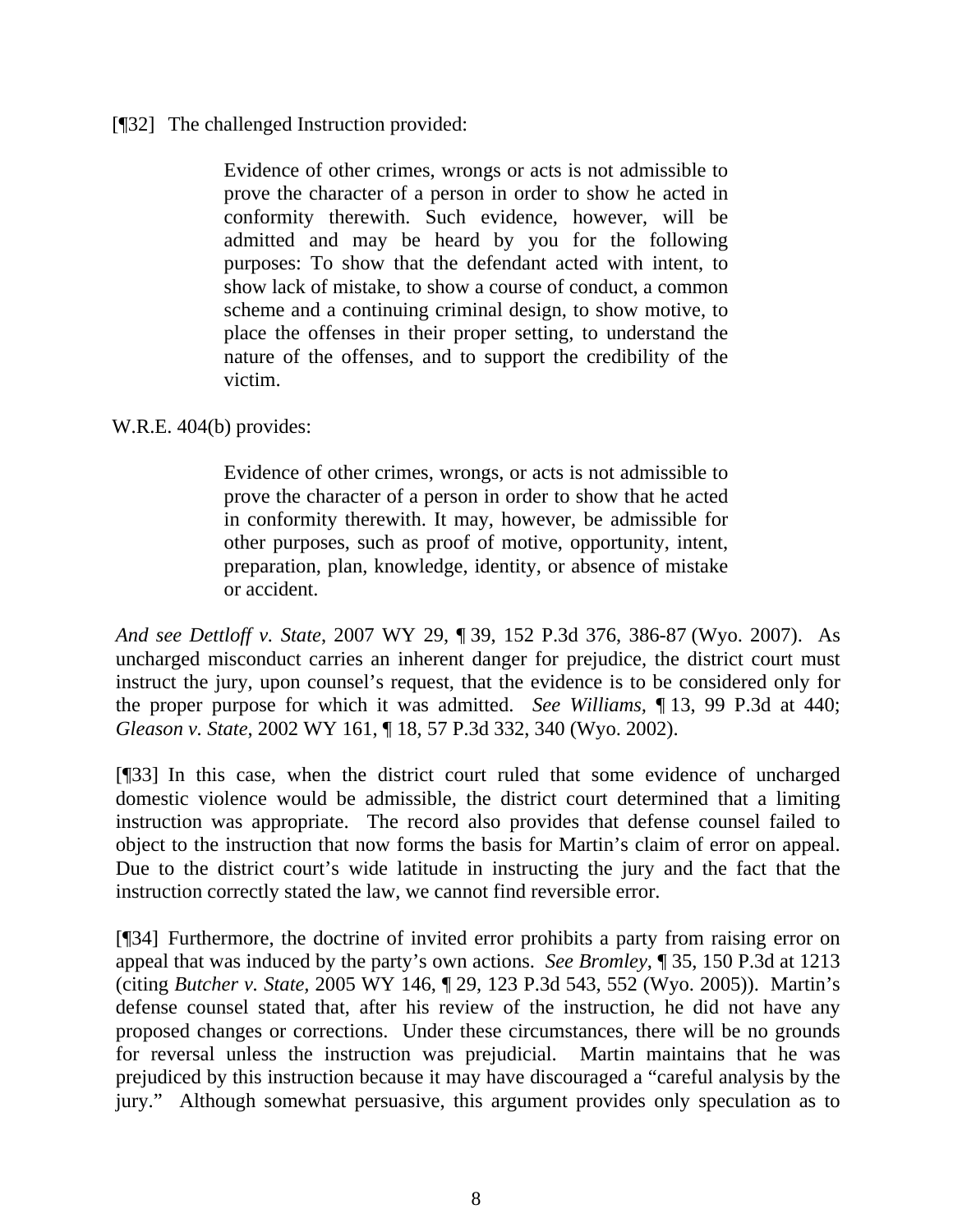how Martin may have been prejudiced, which is insufficient to establish prejudice or reversible error.

## *Expert Testimony*

[¶35] Martin's final argument is that the district court improperly allowed Dr. Buckwell to testify in relation to the statements that he made shortly after his attack on Mrs. Martin. Martin maintains that because a critically contested issue at trial was Martin's intent when he struck his wife, Dr. Buckwell's testimony invaded the province of the jury and was beyond her expertise.

[¶36] As outlined briefly above, Dr. Buckwell was called as a rebuttal witness for the State. In explaining how she conducted her evaluation of Martin for the Wyoming State Hospital, Dr. Buckwell stated that one consideration that factored into her determination that Martin was not suffering from a mental illness was the audio taped interview between Martin and law enforcement. Dr. Buckwell noted that in that recording, Martin seemed coherent and acted in a manner that was "purposeful and rational." After this colloquy, the State then asked:

> Q: Did you identify any significance to the use of words that he had with law enforcement and with dispatch when Mr. Martin specifically said, I killed my wife, or I killed her?

> A. Well, you know, semantics is an interesting thing, but if you say, I killed someone, I mean, that does kind of make us think an inference that was an intention.

This was followed by defense counsel's objection. After a brief bench conference, the State, at the district court's instruction, rephrased the question as:

> Q. Did you identify any significance in your analysis of his mental state with respect to the phrase that he used in talking to apparently a large number of people after the event where he said either, I killed my wife, I killed Marla, or I killed her?

A. Okay. Yes.

Q. What was that – the significance of that?

A. The significance was it seemed to be a statement that indicated deliberate or purposeful action.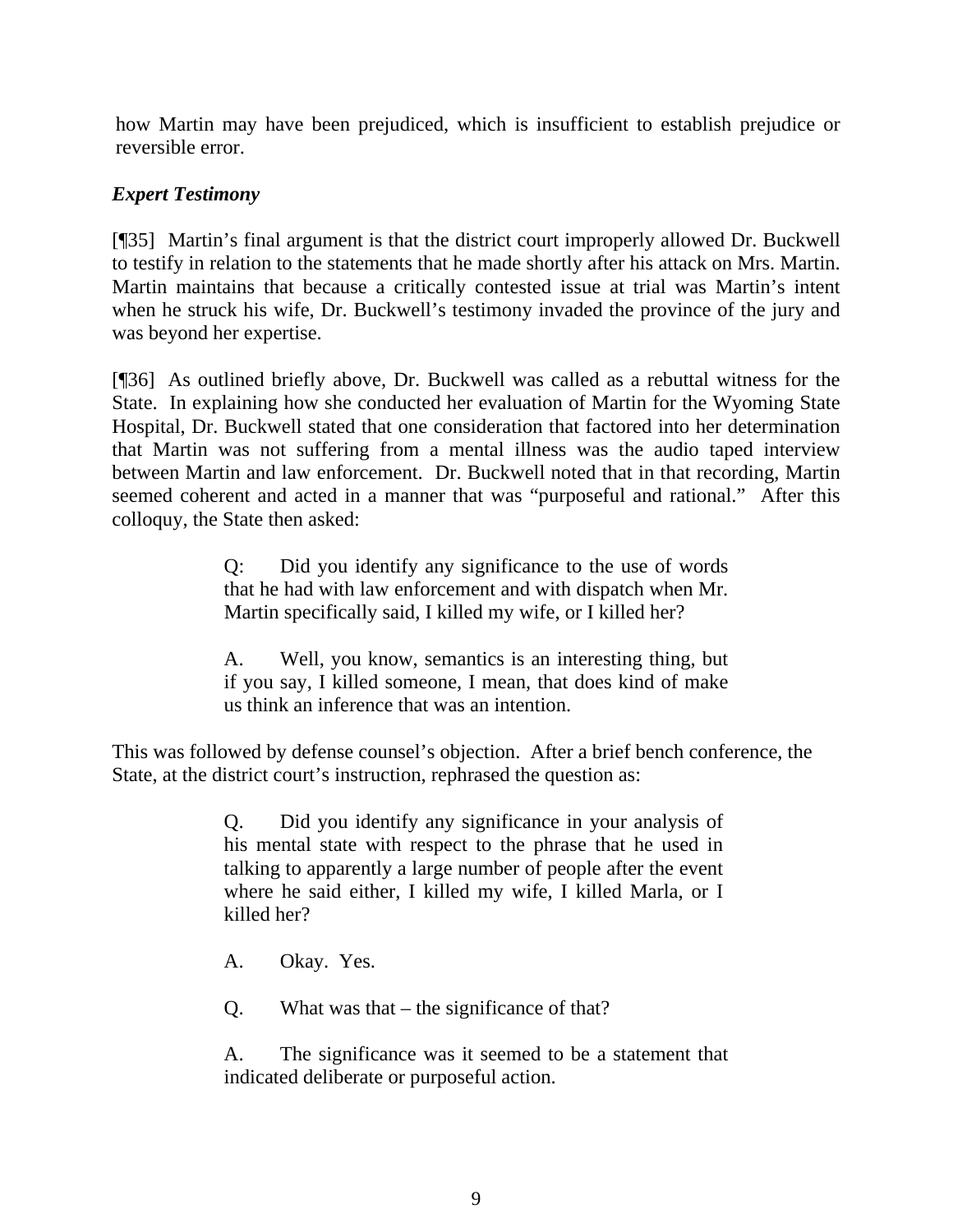Defense counsel again objected and the district court ordered that the State again rephrase the question.

> Q. I believe previous – just before this question you indicated that you believed it was significant in your assessment of his mental illness as to the phrase he used, either I killed Marla, I killed my wife, or I killed her, and I believe you indicated that was significant?

A. Yes.

Q. Okay. And my follow-up question was in what manner did you find that it was significant in rendering your opinion regarding his mental status?

A. Well, I guess what I can say is that it wasn't  $-$  he didn't say, I hurt her, or I accidentally  $-$  I mean, it just  $-$  the semantics to me indicated that he was telling the police what he did, what he thought he did.

[¶37] Martin argues that the problem with this testimony was not that it directly commented on the ultimate issue of the entire case, but that the testimony was not useful to the jury's understanding of the issue at hand. Martin also states that experts are merely called upon to help the jury better understand an issue, not to opine on matters well within the grasp of the average individual. The State claims that Dr. Buckwell's testimony was not offered to prove Martin's intent at the time of the offense, but rather to explain how Buckwell arrived at her opinion regarding his mental status at the time.

[¶38] Wyoming juries are extended the responsibility to resolve the factual issues, judge the credibility of witnesses, and ultimately determine whether the accused is guilty or innocent. *See Burton v. State*, 2002 WY 71, ¶ 38, 46 P.3d 309, 319 (Wyo. 2002). Testimony by an expert witness concerning a belief that the defendant is guilty of the offense invades the province of the jury and generally mandates reversal of the conviction. *Id*.; s*ee also Bennett v. State*, 794 P.2d 879, 881 (Wyo. 1990). Yet, we have also held that the trier of fact may give whatever weight and credence it may to the expert testimony as well as all the evidence in reaching a verdict. *See McGinn v. State*, 928 P.2d 1157, 1163 (Wyo. 1996).

[¶39] In this case, because Martin was charged with attempted second-degree murder, the State was required to prove that Martin struck his wife purposely and maliciously, with the general intent to kill her. Upon an extensive review of the record, we agree with Martin that this testimony was inappropriate and do not find that Dr. Buckwell's testimony was presented to merely establish what facts she relied upon in evaluating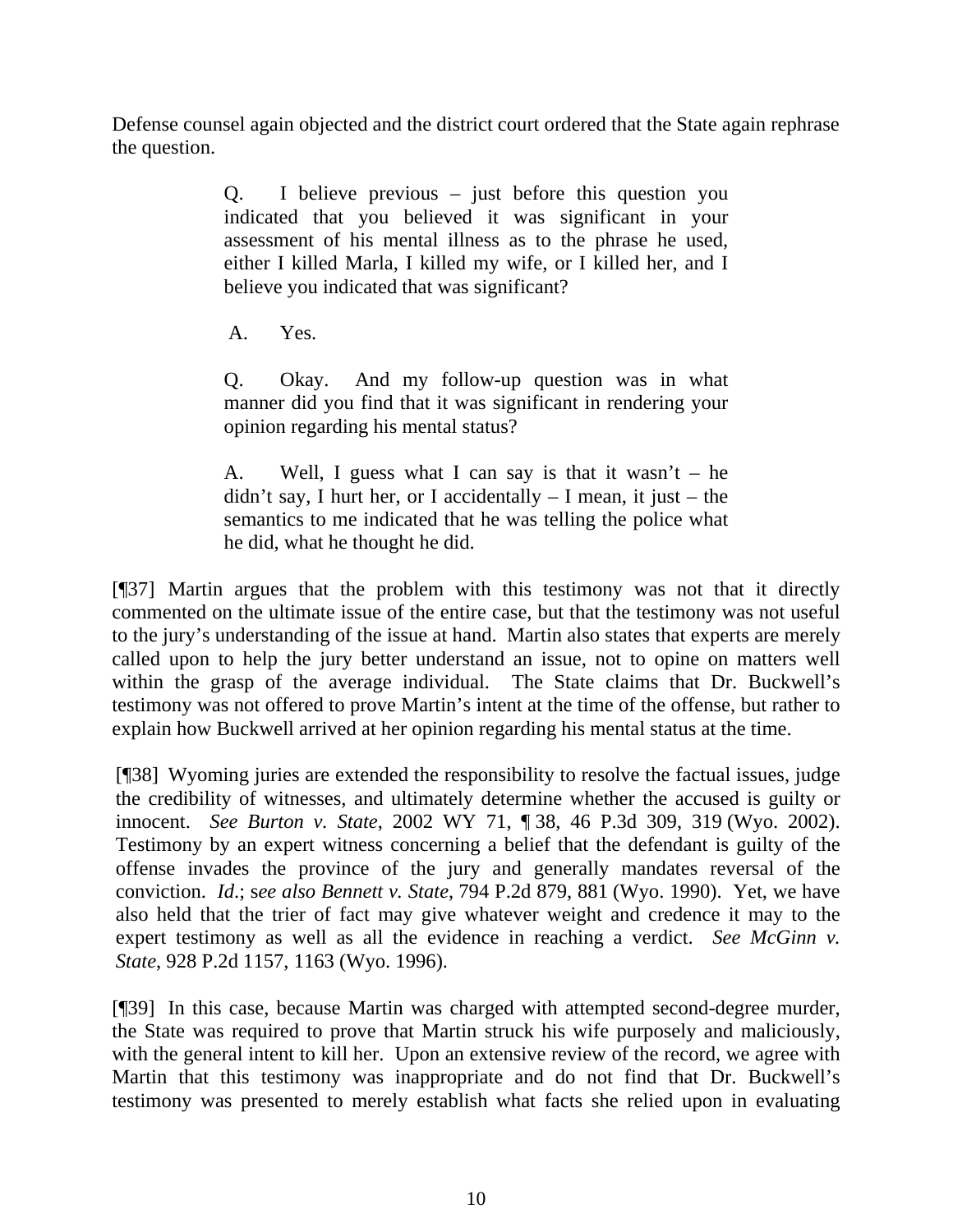Martin's mental status. Although disguised in that manner, it is clear that the State called Dr. Buckwell because it wanted the jury to hear that, in Dr. Buckwell's opinion, Martin's statements "indicated deliberate or purposeful action."

[¶40] Although we are troubled by Dr. Buckwell's testimony, any error was harmless. We have confidence that the jury considered all of the expert testimony presented at trial. In Martin's defense, the jury heard testimony from Doctors Toews and Innes, who testified that due to Martin's methamphetamine psychosis, he could not have struck Mrs. Martin with the specific intent of killing her. Furthermore, the jury was also instructed by the district court that it was not required to accept any expert's opinion as conclusive. Therefore, we find no reversible error here.

## **CONCLUSION**

[¶41] While errors were made in the trial of this case, a review of the complete record convinces us that Martin received a fair trial, and the verdict would remain unchanged had the errors not occurred.